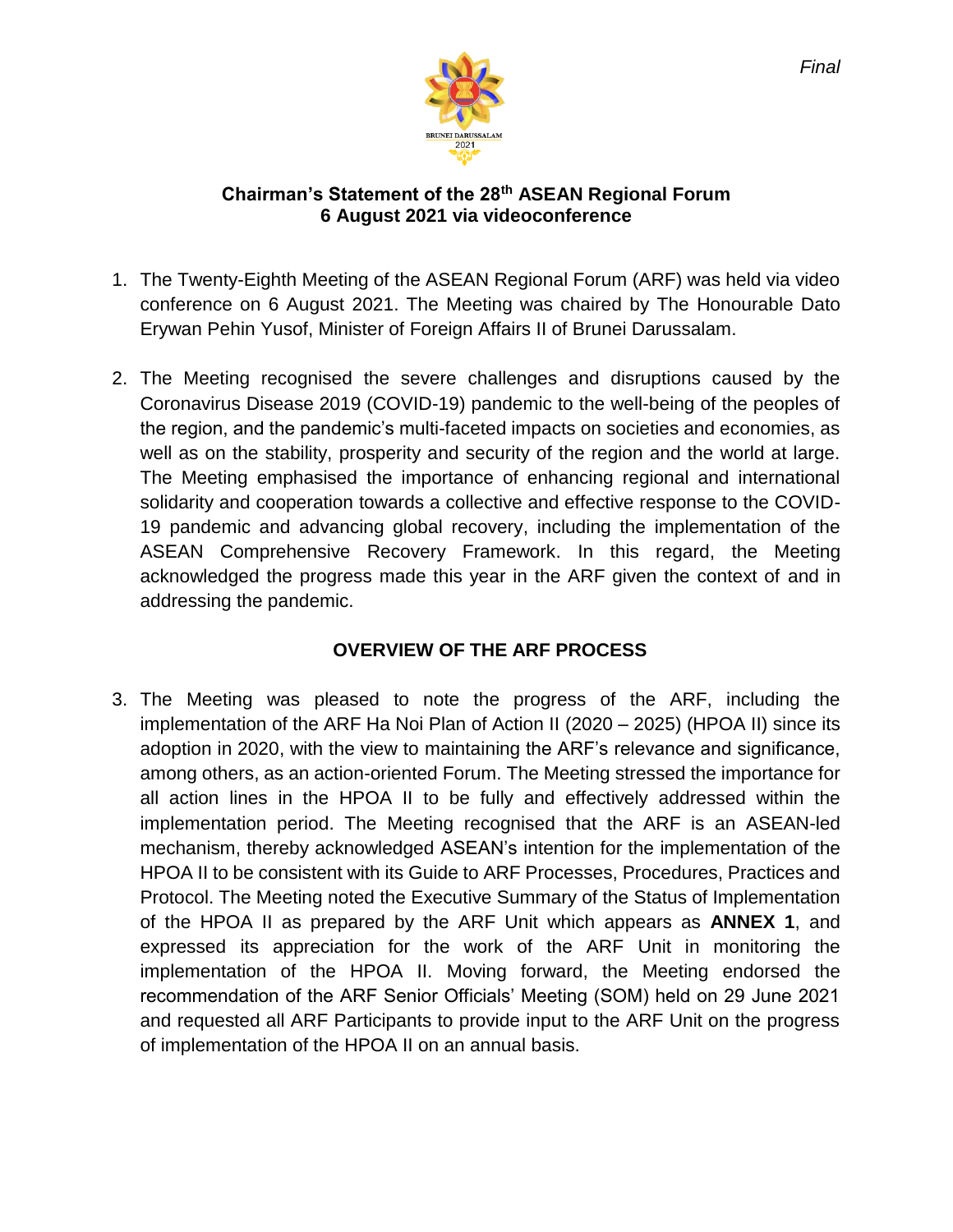- 4. The Meeting reiterated the importance of the ARF as a primary forum to foster constructive dialogue and cooperation on political and security issues of common interest and concern in the region, as well as to identify potential areas of cooperation among ARF Participants. In this respect, the Meeting expressed satisfaction on the progress of the ARF in achieving its objectives and encouraged ARF Participants to exert greater effort to advance the ARF's evolutionary approach of promotion of confidence building measures, development of preventive diplomacy, and elaboration of approaches to conflict resolution. The Meeting decided to strengthen efforts to address common regional challenges in a strategic and holistic manner, particularly in the areas of disaster relief, counter-terrorism and transnational crime, maritime security, non-proliferation and disarmament, peacekeeping operations, defence cooperation, and information and communication technologies (ICTs) security. The Meeting emphasised the importance of strengthening the implementation of the ARF Work Plan on Preventive Diplomacy and other ARF Work Plans in a consistent and comprehensive manner. In this regard, the Meeting decided to extend the implementation period of the ARF Work Plan on Counter-Terrorism and Transnational Crime until 2022 and adopted the ARF Work Plan on Disaster Relief 2021-2023, which appears as **ANNEX 2**.
- 5. The Meeting reaffirmed the role of ASEAN as the main driving force of the ARF, including in ensuring the ARF continues its crucial role in the evolving regional security architecture. The Meeting further reaffirmed the importance of upholding the ARF's principles of decision-making by consensus, non-interference and moving at a pace comfortable to all ARF Participants.

## **HIGHLIGHTS OF DISCUSSIONS ON REGIONAL AND INTERNATIONAL ISSUES**

6. The Meeting reaffirmed its commitment to work together to prevent and respond to the COVID-19 pandemic and other infectious disease outbreaks, mitigate and subsequently eliminate their adverse and multi-faceted impacts, as well as advance comprehensive regional recovery, in particular in ensuring universal and equitable access to safe, quality, effective, and affordable vaccines, expanding vaccine manufacture and supply, through bilateral and multilateral initiatives, including the COVAX Facility, in the spirit of solidarity, unity, cooperation and mutual assistance. In this regard, the Meeting emphasised the importance of strengthening cooperation in bilateral, regional and multilateral fora, including through the United Nations (UN) system, including the World Health Organization (WHO) and other international organisations as relevant; and supporting ASEAN's effective implementation of the Regional Strategic an Action Plan on ASEAN Vaccine Security and Self-Reliance for 2021-2025 which was adopted on 14 May 2021. The Meeting looked forward to further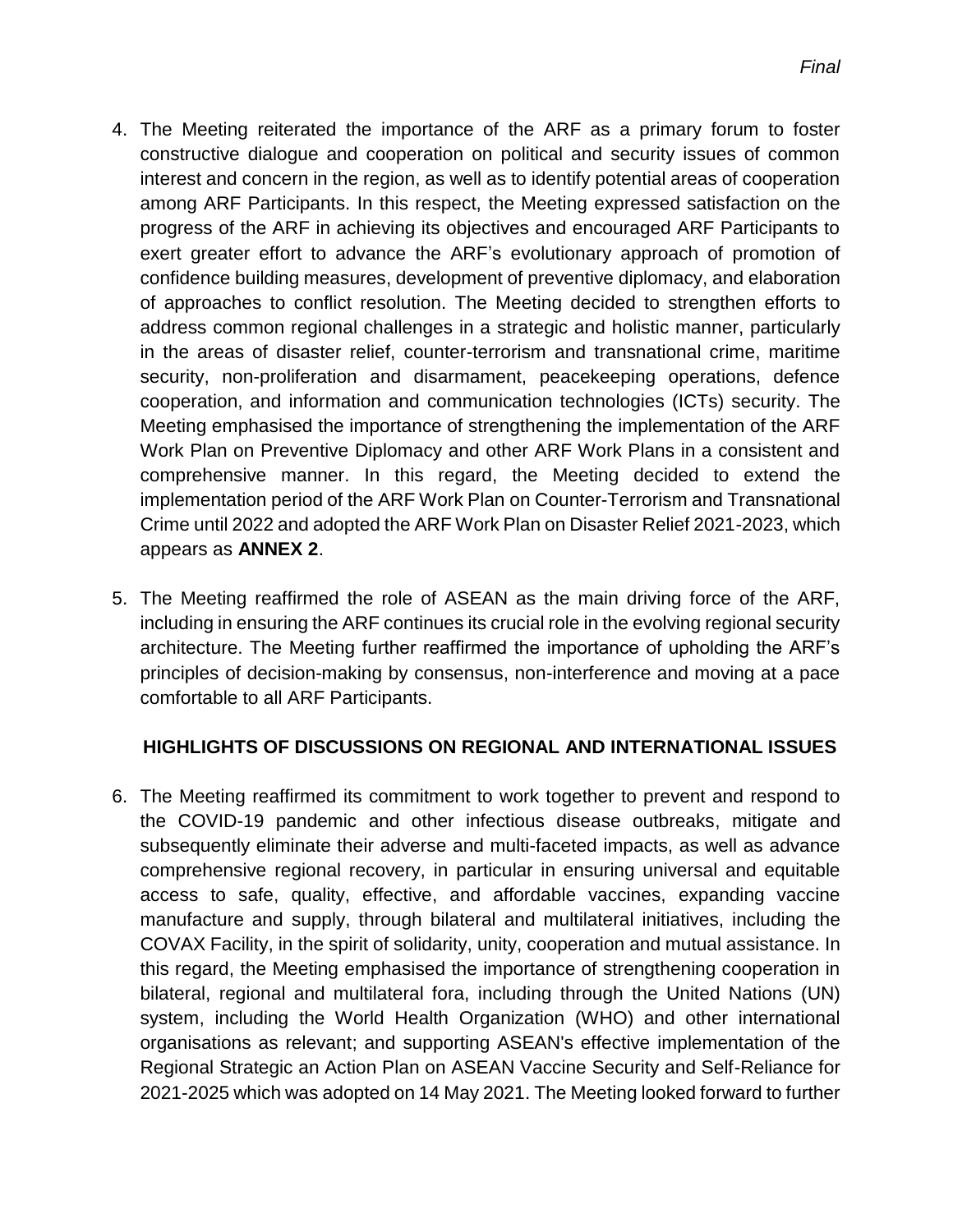strengthening cooperation on the development, production and distribution of anti-viral medicines and vaccines for COVID-19 and other diseases in future public emergencies. The Meeting reaffirmed the importance of keeping markets open, assisting people and businesses suffering from the impact of COVID-19 pandemic, especially Micro, Small and Medium Enterprises (MSMEs), and the most vulnerable groups, preserving supply chain connectivity in order to maintain food security and prevent further disruption of global and regional supply chains, as well as increase sustainable economic activities in the context of major infectious diseases outbreaks. In this vein, the Meeting welcomed the commitment to preserve the essential movement of people and goods by implementing fast-track procedures in the region and by facilitating regional Free Trade Agreements, including the early entry into force of the Regional Comprehensive Economic Partnership (RCEP) Agreement.

- 7. The Meeting discussed the recent developments in Myanmar and expressed concern over the situation in the country, including reports of fatalities and violence. The Meeting also heard calls for the release of political detainees including foreigners. The Meeting welcomed Myanmar's commitment to the Five-Point Consensus adopted at the ASEAN Leaders Meeting on 24 April 2021 and acceptance for the timely and complete implementation of the Five-Point Consensus namely, the immediate cessation of violence in Myanmar and for all parties to exercise utmost restraint; constructive dialogue among all parties concerned to commence to seek a peaceful solution in the interests of the people; a Special Envoy of the ASEAN Chair to facilitate mediation of the dialogue process, with the assistance of the Secretary-General of ASEAN; ASEAN to provide humanitarian assistance through the ASEAN Secretary-General and assisted by the ASEAN Coordinating Centre for Humanitarian Assistance on disaster management (AHA Centre); and the Special Envoy and delegation to visit Myanmar to meet with all parties concerned. The Meeting welcomed the appointment of the Minister of Foreign Affairs II of Brunei Darussalam to be the Special Envoy of the ASEAN Chair on Myanmar, who will start his work in Myanmar, including building trust and confidence with full access to all parties concerned and providing a clear timeline on the implementation of the Five-Point Consensus before the ASEAN Foreign Ministers' Meeting. The Meeting welcomed the continued support from ASEAN's external partners for ASEAN's efforts in the swift and complete implementation of the Five-Point Consensus, with immediate attention given towards the provision of humanitarian assistance.
- 8. The Meeting reaffirmed its support for diplomacy and dialogue in achieving complete denuclearisation and establishment of permanent peace on the Korean Peninsula. The Meeting recognised the efforts made by all parties concerned for the resumption of dialogue. The Meeting also welcomed the restoration of inter-Korean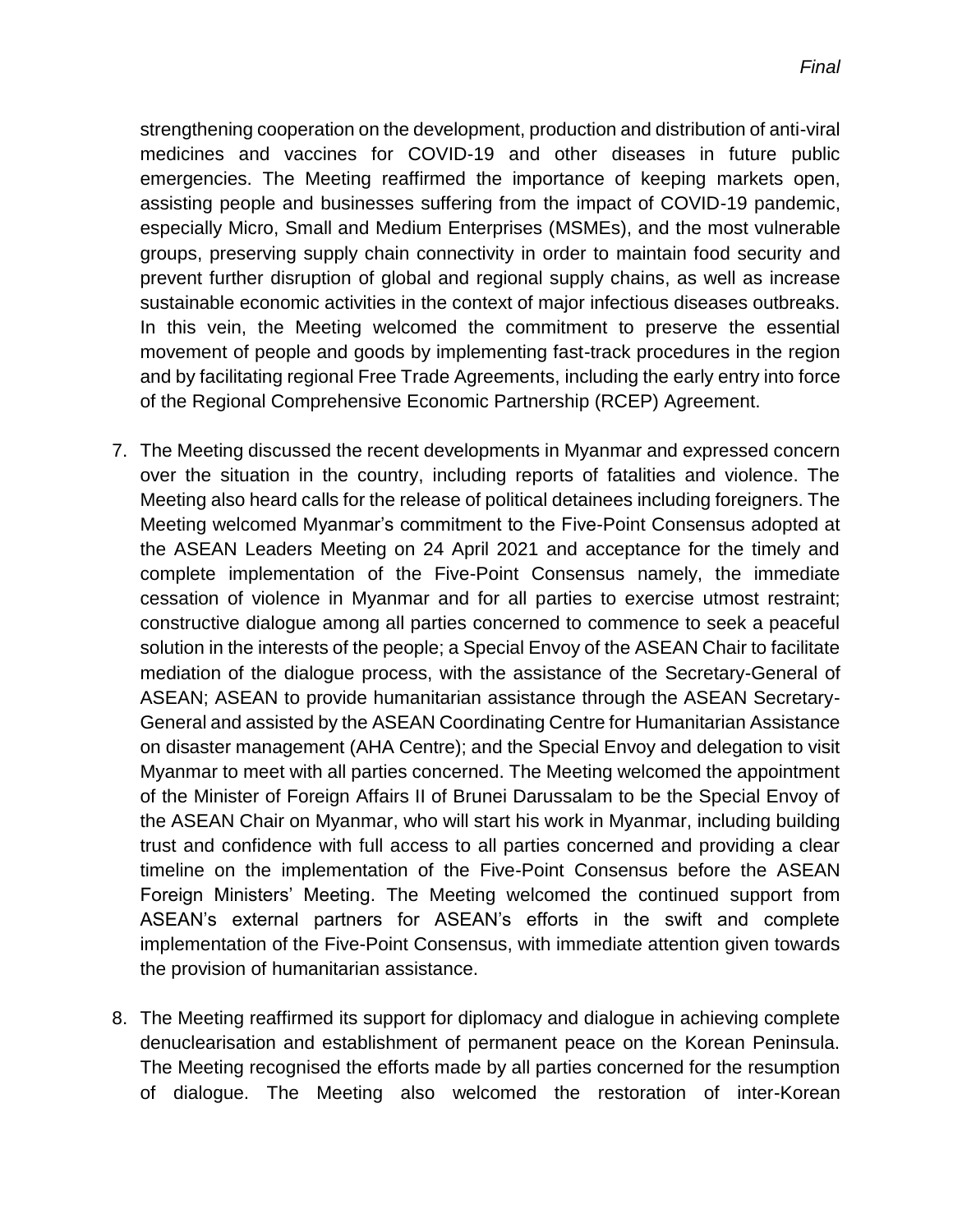communication lines, and noted that it will contribute to further improving and developing the inter-Korean relations. The Meeting urged all parties concerned to continue working together constructively towards realising lasting peace and stability in the Korean Peninsula, including through the full and expeditious implementation of the 2018 Panmunjom Declaration and Pyongyang Joint Declaration between the ROK and the Democratic People's Republic of Korea (DPRK), and the Singapore Joint Statement by the United States (U.S.) and the DPRK's Leaders. The Meeting also urged the DPRK to fulfil its stated commitment to complete denuclearisation and its pledge to refrain from conducting further nuclear and missile tests. The Meeting underscored the significance of maintaining peace and stability on the Korean Peninsula and were encouraged by the efforts to advance inter-Korean dialogue, engagement, and cooperation to restore the virtuous cycle where inter-Korean relations and U.S.-DPRK relations advance in a mutually reinforcing manner. The Meeting reiterated the commitment to the full implementation of all relevant United Nations Security Council Resolutions. The importance of international efforts to bring about the complete denuclearisation of the Korean Peninsula was stressed in the Meeting. The Meeting stressed the need to promote a conducive atmosphere to peaceful dialogue among the concerned parties, including through utilising ASEANled platforms, such as the ARF. The Meeting noted views expressed by some ARF Participants on the importance of addressing the humanitarian concerns of the international community, including the immediate resolution of the abductions issue.

9. The Meeting reaffirmed the importance of maintaining and promoting peace, security, stability, prosperity, safety, and freedom of navigation in and overflight above the South China Sea and pursue peaceful resolution of disputes, without coercion, in accordance with universally recognised principles of international law, including the 1982 United Nations Convention on the Law of the Sea (UNCLOS). The Meeting underscored the importance of the full and effective implementation of the 2002 Declaration on the Conduct of Parties in the South China Sea (DOC) in its entirety. The Meeting noted the positive progress in the ongoing negotiations on the Code of Conduct in the South China Sea (COC) despite the challenging COVID-19 situation, including the recent resumption of the textual negotiations of the Single Draft COC Negotiating Text (SDNT), which has resulted in provisional agreement on the Preamble section after delays due to the COVID-19 pandemic, and looked forward to the early conclusion of an effective and substantive COC that is consistent with international law, including the 1982 UNCLOS. The Meeting emphasised the need to promote an environment conducive to the COC negotiations and thus, welcomed practical measures that could reduce tensions and the risk of accidents, misunderstandings and miscalculation. The Meeting stressed the importance of undertaking confidence building and preventive measures to enhance, among others,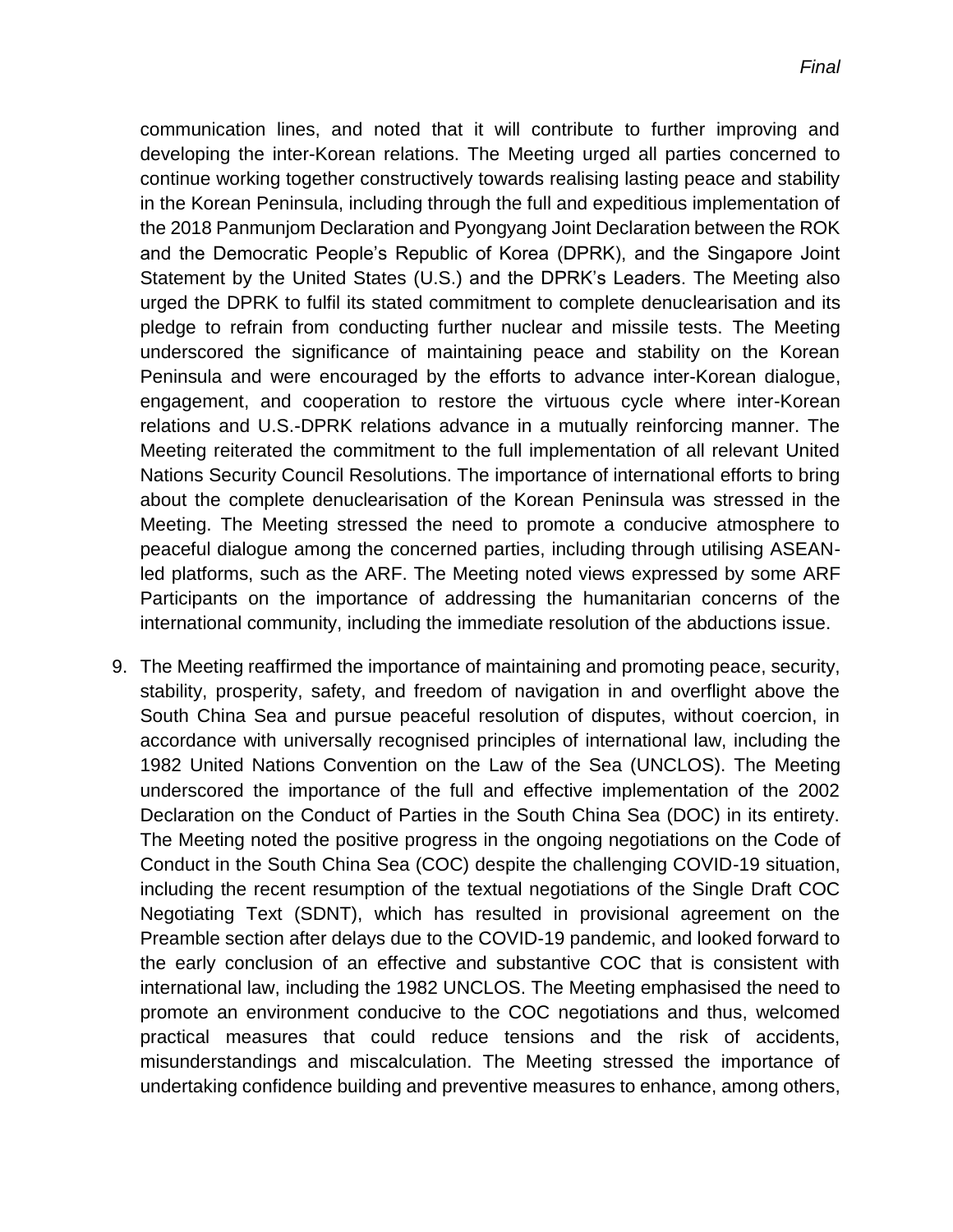trust and confidence amongst parties, and reaffirmed the importance of upholding international law, including the 1982 UNCLOS.

- 10.The Meeting discussed the situation in the South China Sea, during which some concerns were expressed on the land reclamations, activities and serious incidents in the area, including damage to the marine environment, which have eroded trust and confidence, increased tensions and may undermine peace, security and stability in the region. The Meeting reaffirmed the need to enhance mutual trust and confidence, exercise self-restraint in the conduct of activities that would complicate or escalate disputes and affect peace and stability and avoid actions that may further complicate the situation, and pursue peaceful resolution of disputes in accordance with the universally recognised principles of international law, including the 1982 UNCLOS. The Meeting emphasised the importance of non-militarisation and self-restraint in the conduct of all activities by claimants and all other states, including those mentioned in the DOC that could further complicate the situation and escalate tensions in the South China Sea.
- 11.The Meeting emphasised the importance of ASEAN Centrality in promoting ASEAN's sub-regional development with the view to ensuring sustainable, equitable and harmonious development, and narrowing the development gap within ASEAN. The Meeting recognised the important role and contribution of sub-regional cooperation framework, including the Brunei Darussalam-Indonesia-Malaysia-Philippines East Asian Growth Area (BIMP-EAGA), Indonesia-Malaysia-Thailand Growth Triangle (IMT-GT) and those in the Mekong area, in narrowing the development gap.
- 12.The Meeting commended the region's continued commitment to addressing the complex challenges posed by terrorism, violent extremism conducive to terrorism (VECT), and transnational crime against the backdrop of the COVID-19 pandemic, including through cross-sectoral and cross-pillar cooperation in border management and combating terrorism, illegal weapons smuggling, trafficking in persons, and illicit drugs. The Meeting also condemned the acts of terrorism, including the bombing of a church in Makassar, Indonesia, in March 2021. In this connection, the Meeting were encouraged by the efforts of all ARF Participants in supporting the implementation of the ARF Work Plan on Counter-Terrorism and Transnational Crime. The Meeting took note of the adoption of the Work Plan of the ASEAN Plan of Action to Prevent and Counter the Rise of Radicalisation and Violent Extremism (PoA PCRVE) 2019-2025 (Bali Work Plan) at the  $13<sup>th</sup>$  ASEAN Ministerial Meeting on Transnational Crime (AMMTC) in November 2019. Meanwhile, the Meeting also took note of the ongoing work under the ambit of the ASEAN Defence Ministers' Meeting (ADMM) in facilitating strategic information exchanges on VECT, radicalisation, and terrorism, and in strengthening regional counter-terrorism preparedness and cooperation against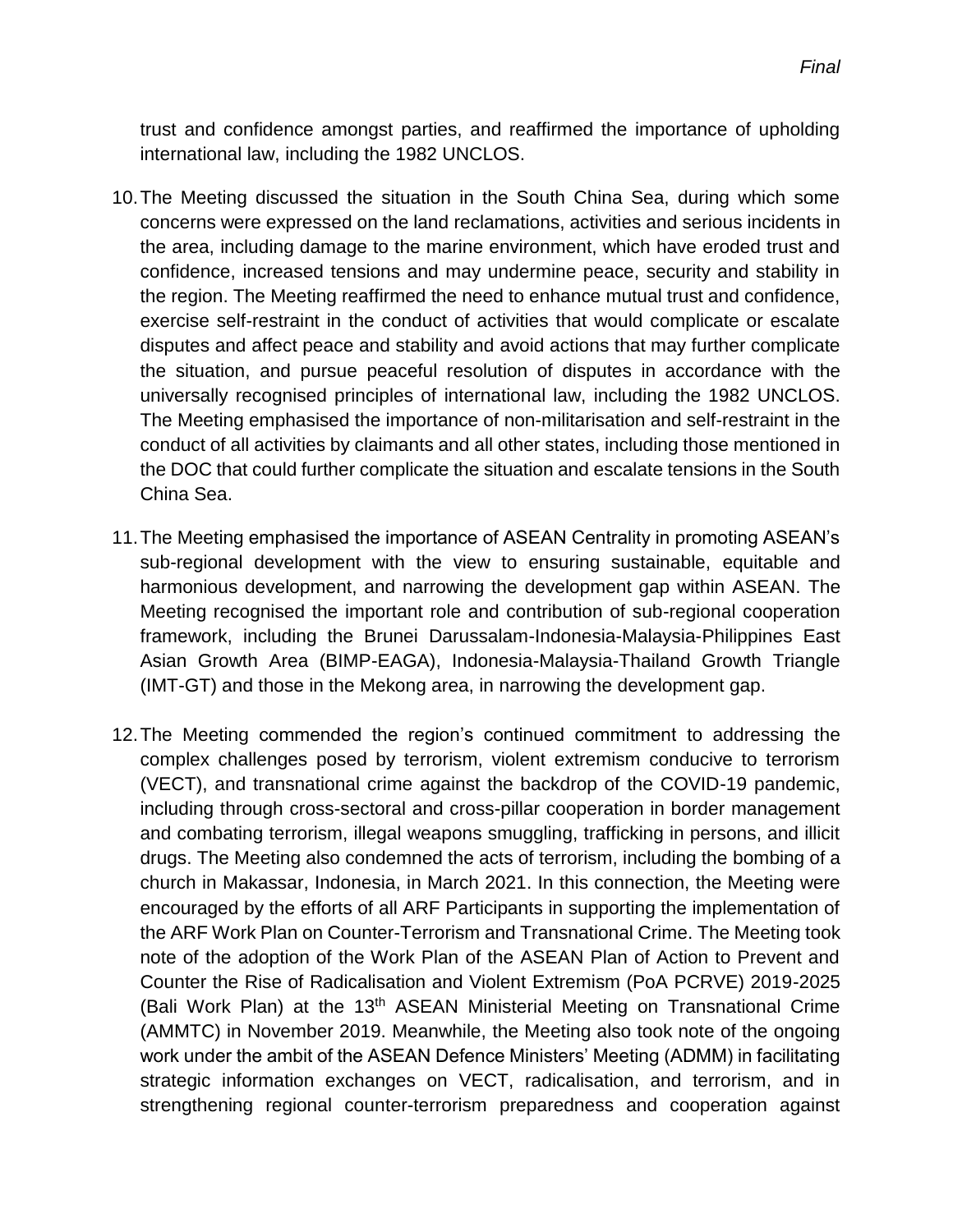Chemical, Biological and Radiological (CBR) threats by bringing together regional CBR defence experts, as well as the practical cooperation on the ADMM-Plus Experts' Working Group on Counter Terrorism (EWG on CT) with three Field Training Exercise (FTX) of the EWG on CT, one of which is a combined FTX of the EWG on CT and the EWG on Maritime Security. The Meeting encouraged engagement with local communities and, when appropriate, non-governmental actors in developing strategies to counter terrorist and VECT narrative, including by empowering youth, women, religious, cultural and education leaders, and other concerned groups of civil society and adopting tailored approaches to countering recruitment and promoting social inclusion.

13.The Meeting recognised the increasing importance of security of and in the use of ICTs and ensuring the integrity of ICT supply chain to economic growth, the emerging regional and global challenges arising from the rapidly changing ICTs environment, as well as the growing dependence on ICTs to mitigate the impacts of COVID-19. In this regard, the Meeting welcomed and encouraged initiatives to further promote confidence building and trust, information sharing, capacity building and the voluntary and non-binding norms of responsible State behaviour in the ARF through the ARF Inter-Sessional Meeting on Security of and in the Use of ICTs (ISM on ICTs Security) and, where appropriate, other relevant ASEAN-led mechanisms. The Meeting were encouraged by the efforts to discuss terminology in the field of security of and in the use of ICTs. The Meeting underlined the need to strengthen cross-sectoral cooperation in ensuring ICTs security, given its cross-sectoral nature. In this regard, the Meeting noted the establishment of the cross-sectoral and cross-pillar ASEAN Cybersecurity Coordinating Committee (ASEAN Cyber-CC), which held its Inaugural Meeting in November 2020. The Meeting further noted the convening of the 1<sup>st</sup> ASEAN Digital Ministers' Meeting (ADGMIN) and Related Meetings on 21-22 January 2021 via videoconference, where it was noted that enhancing cybersecurity cooperation is key to the security of the future economy and digitalisation initiatives, especially in view of the recent rise of global cybersecurity and supply chain attacks and threats. The Meeting noted the proposal by the ADGMIN to enhance ASEAN cybersecurity cooperation through the formalising of existing ASEAN Member States' (AMS) National Computer Emergency Response Team (CERT)-level exchanges through the establishment of an ASEAN CERT information exchange mechanism as a core component of the future ASEAN CERT, which will support national CERTs through the exchange of information and best practices, and coordinate CERT capacity building programmes in the region. The Meeting noted that the ADMM-Plus Experts' Working Group on Cyber Security (EWG on CS) inaugural cycle 2017-2020 was able to accomplish: (i) the development of the compiled Glossary of Cyber Terminologies; (ii) the development of the Points of Contact and Technical Personnel Director; (iii) the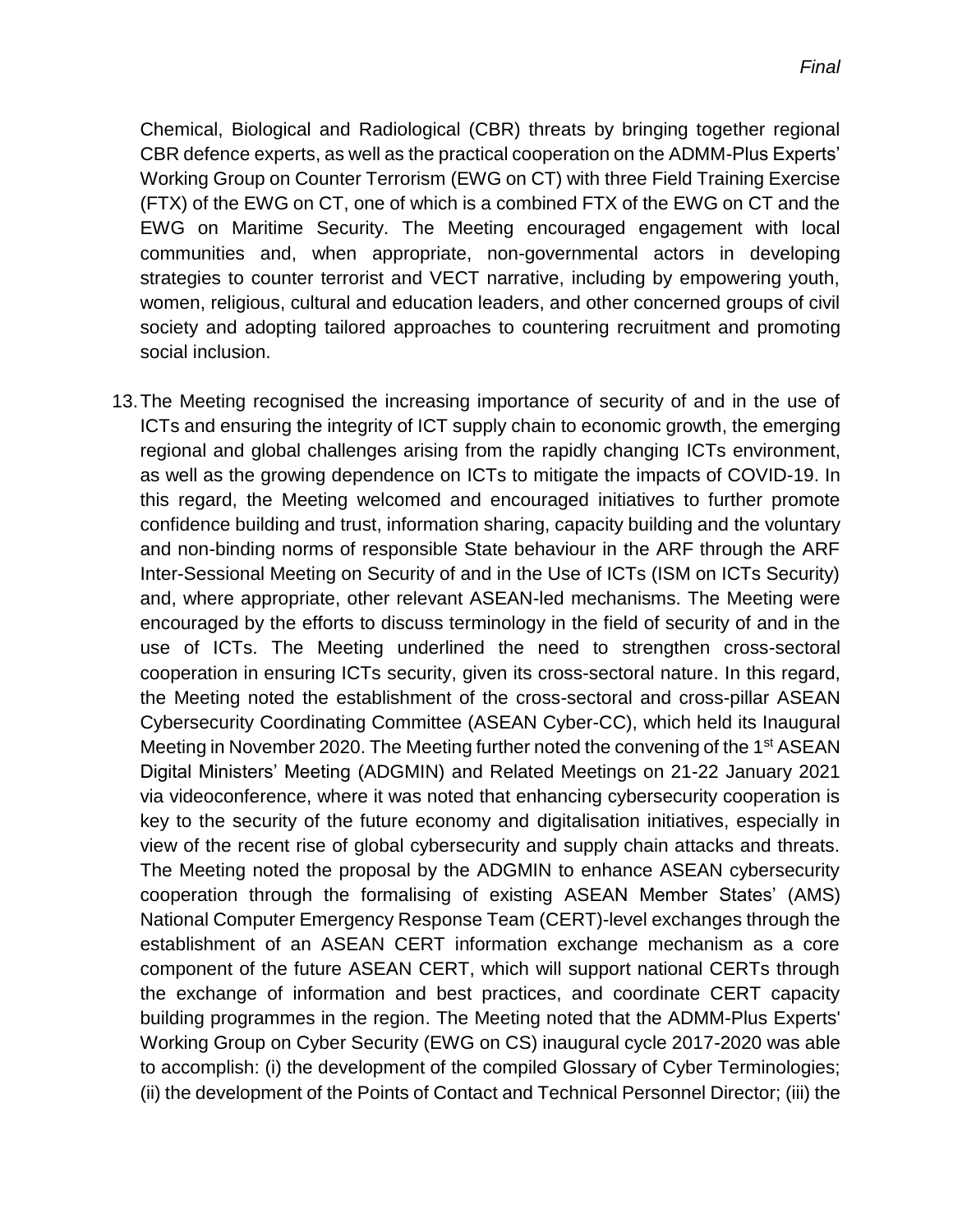conduct of a Table-Top Exercise (TTX); and (iv) the set-up of the ADMM-Plus EWG on CS Portal. The Meeting was briefed on the Global Initiative on Data Security proposed by China. The Meeting noted that the ASEAN Smart Cities Network (ASCN), a collaborative platform to facilitate the development of smart and sustainable urban development, has identified the safety and security of our networked infrastructure as one of its six focus areas. The Meeting endeavoured to promote ICTs security through cooperating in areas such as incident response, raising awareness on threats related to the security of and in the use of ICTs, and sharing best practices which are relevant for maintaining ICTs security and can contribute to the maintenance of regional peace and stability. The Meeting also looked forward to the finalisation of the Consolidated Strategy on the Fourth Industrial Revolution for ASEAN as one of ASEAN's priorities in 2021, that will incorporate political-security, economic, and socio-cultural perspectives, and thereby contributing towards the region's overall long-term resilience.

14.The Meeting noted the United Nations General Assembly Resolution A/RES/75/239 emphasising in the Preamble, the universal and unified character of the 1982 UNCLOS, and reaffirming that the Convention sets out the legal framework within which all activities in the oceans and seas must be carried out and is of strategic importance as the basis for national, regional and global action and cooperation in the marine sector, and that its integrity needs to be maintained. The Meeting exchanged views on various challenges relating to the maritime domain, including concerns over the impact of activities that affect the marine environment**,** ecosystem and biodiversity. In this regard, the Meeting encouraged all ARF Participants to enhance dialogue and cooperation on maritime security-related issues through, inter alia, the ARF Inter-Sessional Meeting on Maritime Security (ISM on MS), including the implementation of its Work Plan. The Meeting reiterated the need to enhance coordination and synergy on maritime issues between the ARF and other relevant ASEAN led-mechanisms, including the ADMM-Plus and the East Asia Summit (EAS). The Meeting noted the practise of Code for Unplanned Encounters at Sea (CUES) at the 2019 ADMM-Plus Experts' Working Group on Maritime Security Field Training Exercise. The Meeting noted the ongoing deliberation among ASEAN navies in view of operationalising the Guidelines for Maritime Interaction and the efforts to strengthen cooperation in the area of piracy and armed robbery against ships under the ambit of the AMMTC and other similar arrangements such as the Regional Cooperation Agreement on Combating Piracy and Armed Robbery Against Ships in Asia (ReCAAP). The Meeting also reiterated the need to enhance cooperation in addressing illegal, unreported, and unregulated fishing, and other issues which have impact on environment in the region.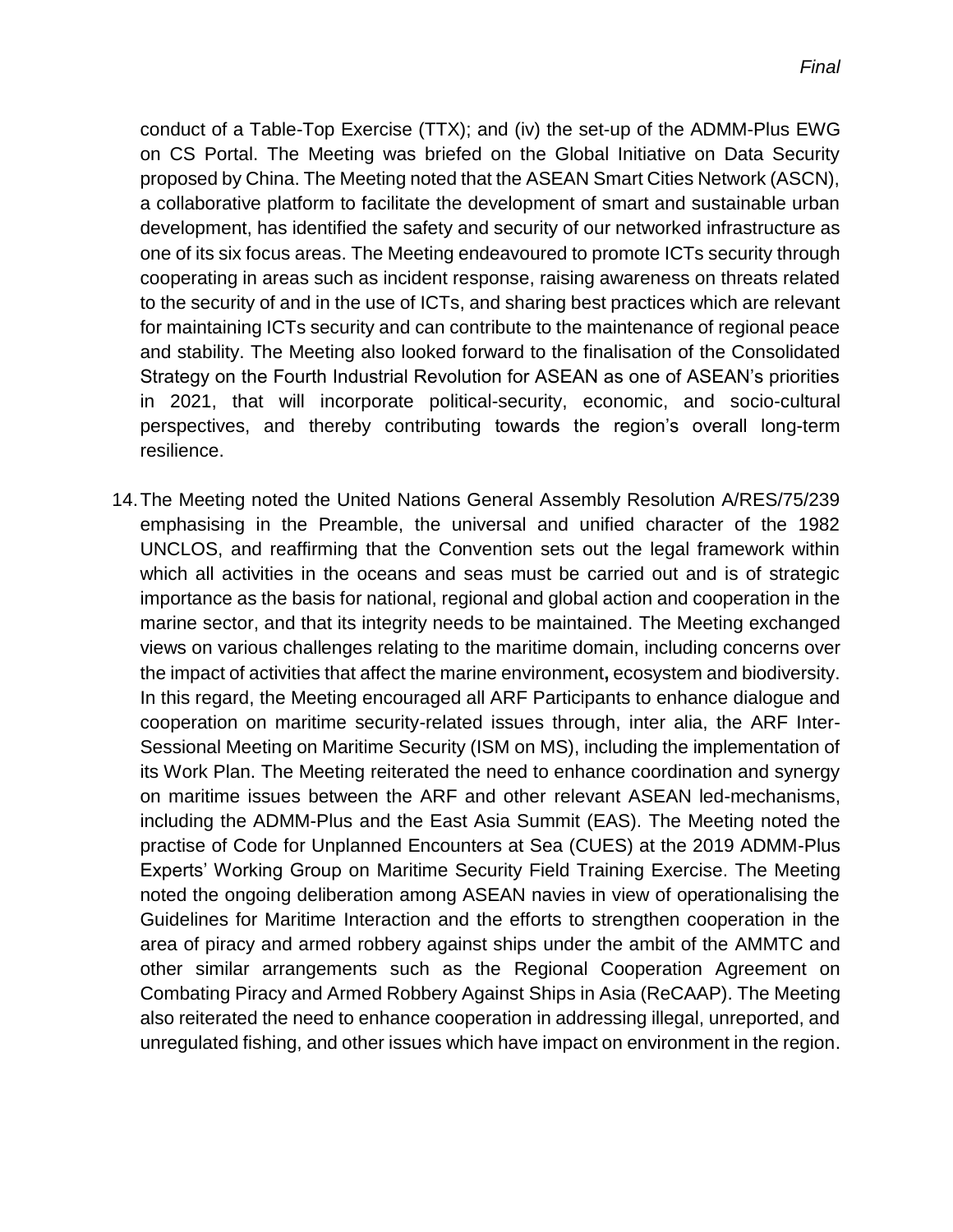- 15.The Meeting emphasised the importance of further strengthening cooperation on disaster management, taking into account the region's vulnerability to natural disasters, climate change and rising sea levels. The Meeting underlined the importance of enhancing capabilities and capacities of humanitarian assistance and disaster relief and resilience efforts in the region through the sharing of information and exchange of best practices under the ambit of the ARF Inter-Sessional Meeting on Disaster Relief (ISM on DR) and the ADMM-Plus Experts' Working Group on Humanitarian Assistance and Disaster Relief.
- 16.The Meeting reiterated the importance of strengthening international and regional cooperative efforts in the areas of nuclear non-proliferation and disarmament, with the view to working towards the elimination, and non-proliferation, of weapons of mass destruction, and promoting the peaceful uses of nuclear technology. The Meeting was pleased to note that the ARF Inter-Sessional Meeting on Non-Proliferation and Disarmament (ISM on NPD) continues to provide a platform for dialogue and exchange of views on non-proliferation and disarmament issues. The Meeting noted with appreciation, and encouraged the continued implementation of the Practical Arrangements (PA) between ASEAN and the International Atomic Energy Agency (IAEA) on Cooperation in the Areas of Nuclear Science and Technology and Applications, Nuclear Safety, Security and Safeguards, which was signed in September 2019.
- 17.The Meeting underscored the importance of Myanmar's continued efforts in addressing the situation in Rakhine State. The Meeting stressed the importance of the voluntary return of displaced persons in a safe, secure and dignified manner, when conditions allow in accordance with the bilateral agreements with Bangladesh. The Meeting reiterated its appreciation to the Secretary-General of ASEAN for his efforts in leading the implementation of the recommendations of the Preliminary Needs Assessment (PNA). We also looked forward to the conduct of the Comprehensive Needs Assessment (CNA) and encouraged the Secretary-General of ASEAN to continue identifying possible areas that can effectively facilitate conditions that will allow for the eventual repatriation of displaced persons from Rakhine State. The Meeting appreciated the contribution from ASEAN Member States and some external partners, in supporting ASEAN activities, including the prioritised projects in Rakhine State to facilitate the repatriation process, when conditions allow, and to promote sustainable development. The Meeting further underscored the importance of efforts to addressing the root causes of the situation in Rakhine State.
- 18.The Meeting noted the importance of the ASEAN Outlook on the Indo-Pacific (AOIP) as a guide for ASEAN's engagement in the wider Asia-Pacific and Indian Ocean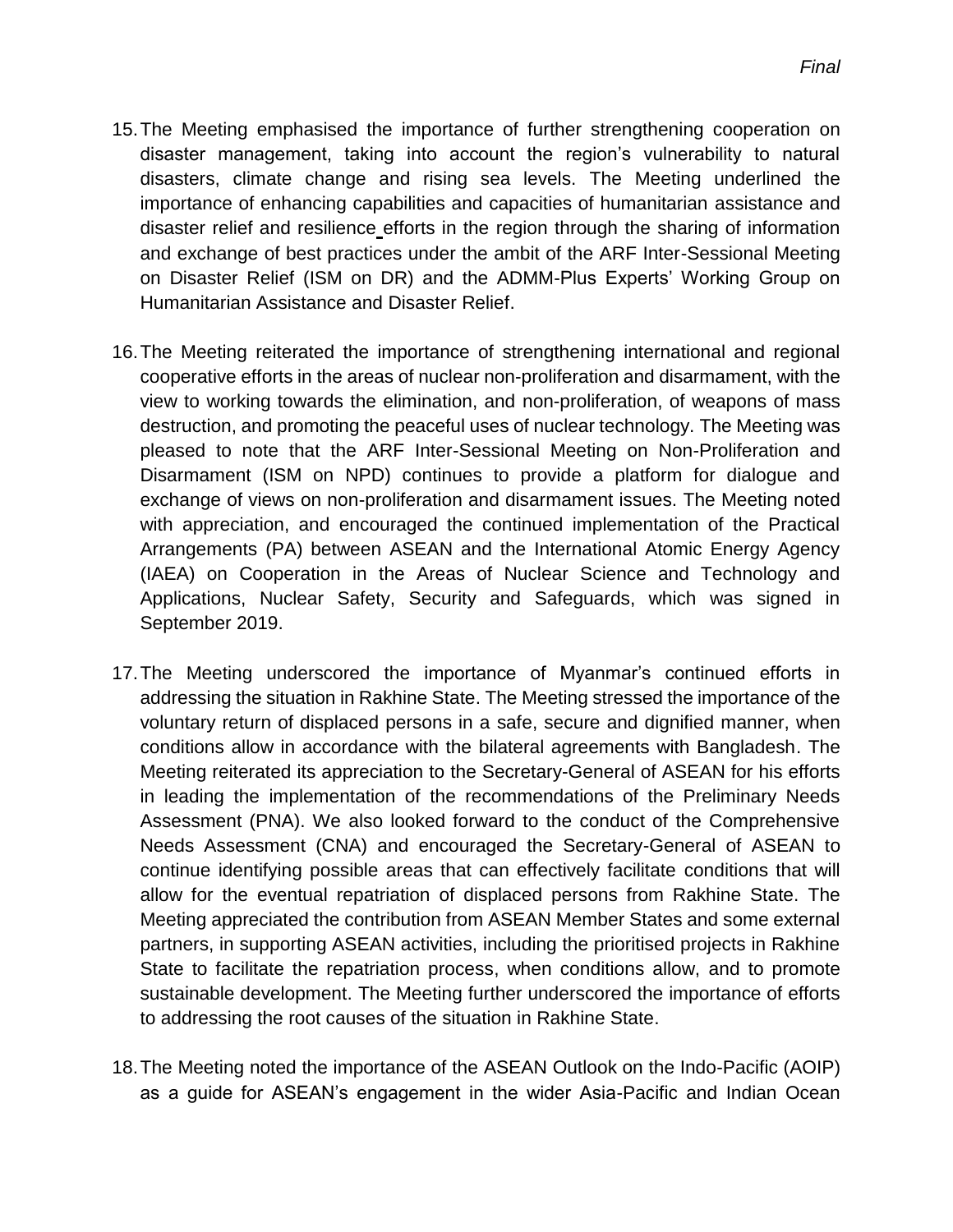regions. The Meeting noted discussions to promote engagement and undertake cooperation in the priority areas identified in the Outlook through practical projects of common interest and mutual benefit, through existing ASEAN-led platforms.

19.The Meeting heard concerns expressed over the recent developments in the Middle East region. In this regard, the ceasefire announced on 21 May 2021 was welcomed as a step toward creating conditions conducive for dialogue, including the need for a comprehensive, just, and sustainable solution to the Israeli-Palestinian conflict in order to achieve peace and stability in the Middle East region. In this regard, both sides were urged to actively take positive steps to allow for negotiations to gain traction and work together towards the resumption of negotiations to achieve an enduring peace. Furthermore, full support was expressed by some ARF Participants for the legitimate rights of the Palestinian people for an independent State of Palestine under a twostate solution with Palestine and Israel living side by side in peace and security based on pre-1967 borders, with East Jerusalem as its capital.

## **REVIEW OF ACTIVITIES OF THE CURRENT INTER-SESSIONAL YEAR (2020-2021)**

- 20.The Meeting was encouraged by the determination of ARF Participants in ensuring the continuation of the operation of the ARF amidst the unprecedented challenges and severe disruption posed by the COVID-19 pandemic. The Meeting commended the ARF Unit for the effective and continued assistance rendered to the ARF Chair and Co-Chairs of ARF ISMs throughout the year.
- 21.The Meeting commended the work of the ARF SOM held on 29 June 2021 and the ARF Inter-sessional Support Group Meeting on Confidence Building Measures and Preventive Diplomacy (ARF ISG on CBMs and PD) co-chaired by Brunei Darussalam and Australia on 24 May 2021. The Meeting was pleased to note that despite the unprecedented challenges brought about by the COVID-19 pandemic, both meetings were convened through video conference and participated by the majority of ARF Participants. The Meeting was of the view that this high level of participation reflected the commitment of ARF Participants in moving ARF processes forward. The Meeting endorsed the recommendations of the ARF SOM and the ARF ISG on CBMs and PD. The Summary Reports of the ARF SOM and ARF ISG on CBMs and PD appears as **ANNEXES 3 and 4**, respectively.
- 22.The Meeting appreciated the valuable contributions made by ARF defence officials and emphasised the importance of greater interaction of the defence track in the ARF process. The Meeting endorsed the suggestion to institutionalise a standing agenda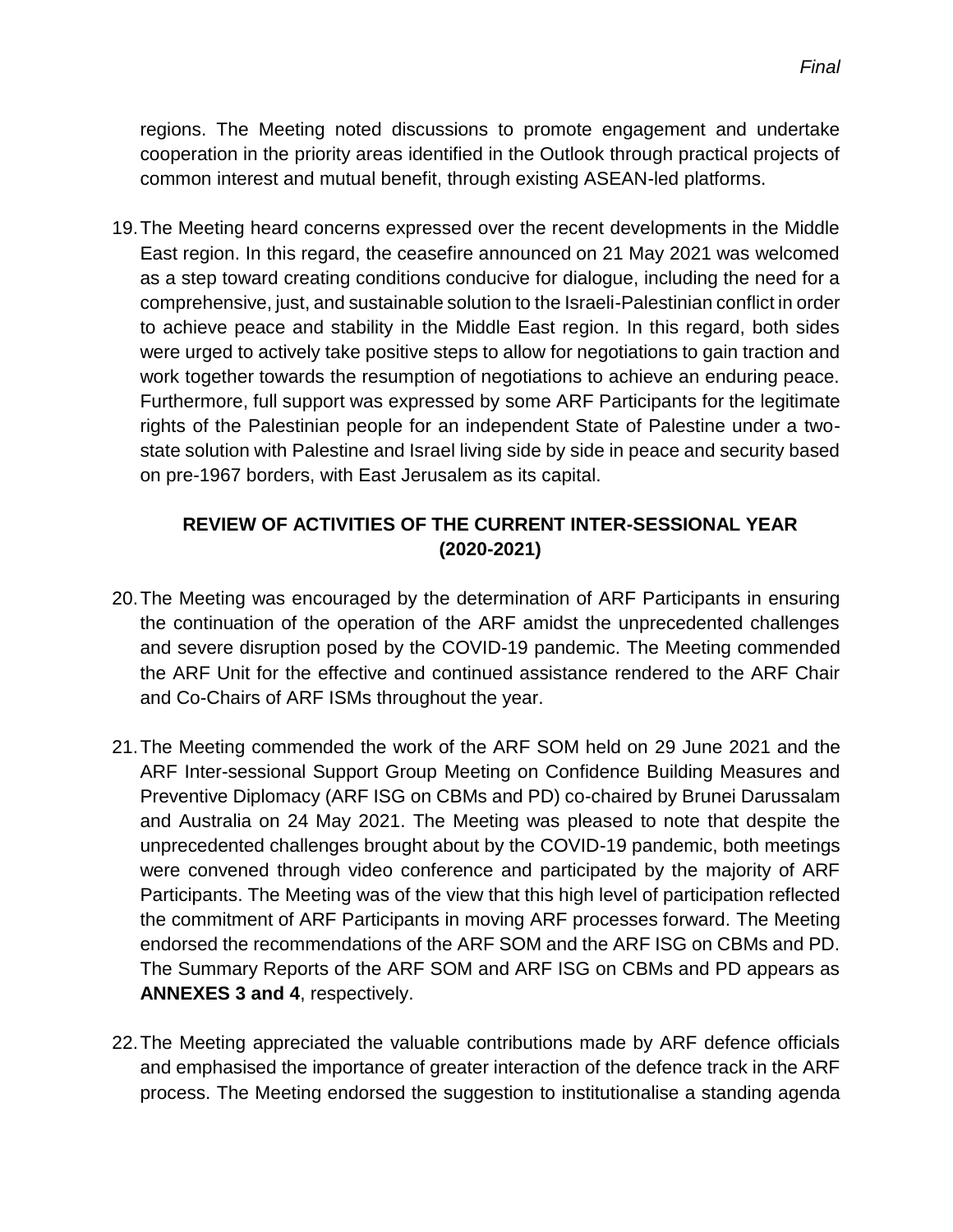on developments of regional defence cooperation in future ARF Defence Officials' Dialogues (DODs) and looked forward to recommendations for future consideration. The Meeting noted the reports of the ARF DOD held on 20 May 2021 and the 18<sup>th</sup> ARF Security Policy Conference (ASPC) held on 27 May 2021, which appears as **ANNEXES 5 and 6.**

- 23.Noting that the COVID-19 pandemic has greatly affected the operations of the ARF, the Meeting commended the Co-Chairs of the ARF ISMs on Maritime Security, Non-Proliferation and Disarmament, Counter-Terrorism and Transnational Crime, Disaster Relief, ICTs Security and other ARF annually-held meetings for their hard work in successfully convening their Meetings to continue the progress of cooperation in the respective areas. In this connection, the Meeting noted the respective reports of the Co-Chairs of the ISMs which appear as **ANNEXES 7 to 11.**
- 24.The Meeting noted the successful conduct of the following ARF meetings and activities held in the Inter-Sessional Year 2020-2021:
	- a) ARF Workshop on Nuclear Risk Reduction, videoconference, 18 19 November 2020;
	- b) ARF Workshop series on Preventive Diplomacy and Conflict Mitigation Part One: Seminar, videoconference, 8 – 16 December 2020;
	- c) 6<sup>th</sup> ARF Open-Ended Study Group on Confidence Building Measures to Reduce the Risk of Conflict Stemming from the Use of ICTs (OESG), videoconference, 26 January 2021;
	- d) 2<sup>nd</sup> ARF Workshop on Aviation Security and Information Sharing, videoconference, 22 – 24 February 2021;
	- e) ARF Workshop on Women, Peace and Security, videoconference, 2 4 March 2021;
	- f) 3<sup>rd</sup> ARF Workshop on Enhancing Regional Maritime Law Enforcement Cooperation, videoconference, 16 – 17 March 2021;
	- g) 17<sup>th</sup> ARF ISM on Counter-Terrorism and Transnational Crime, videoconference, 22 April 2021;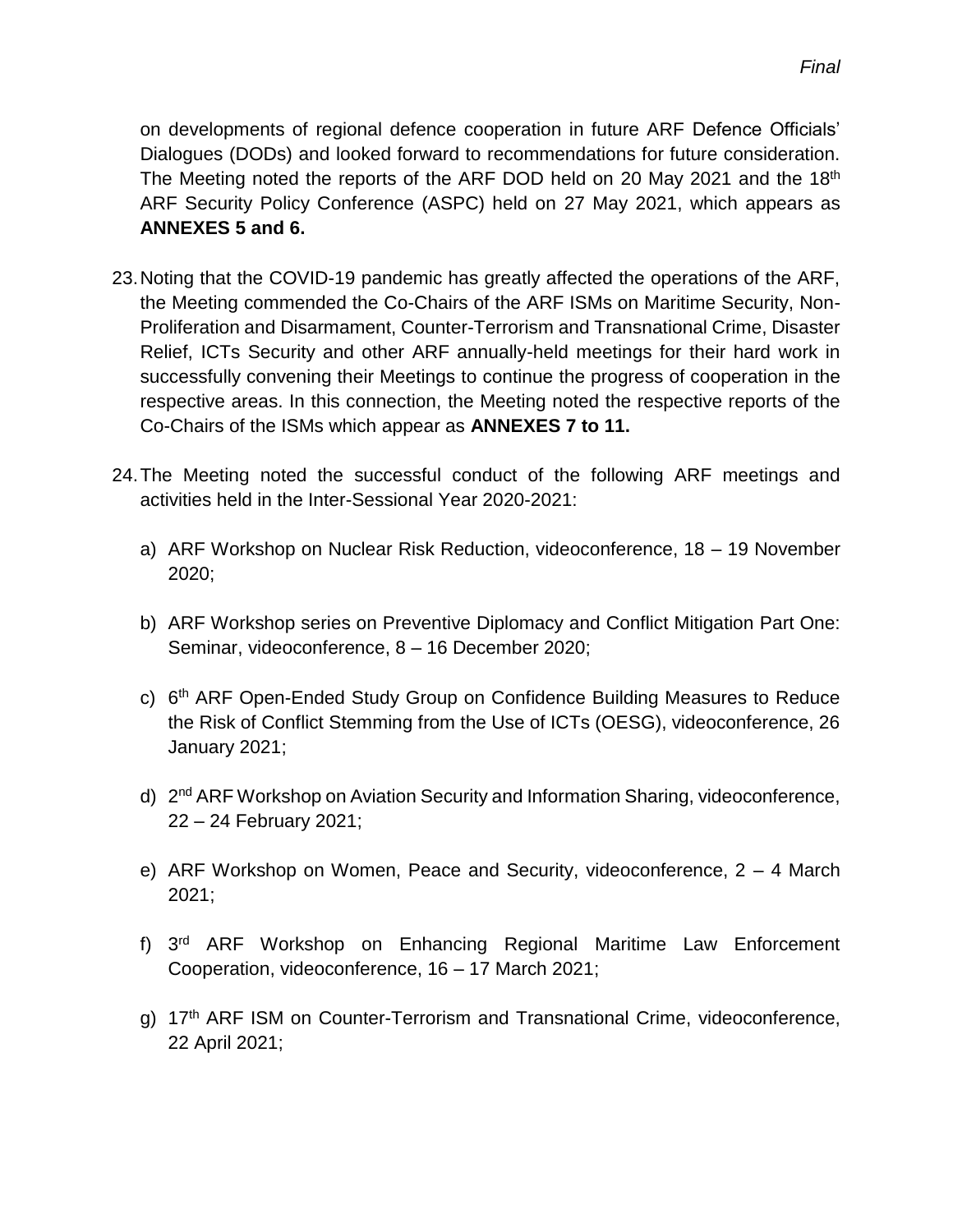- h) ARF Workshop on Countering the Use of ICTs for Criminal Purposes, videoconference, 23 April and 26 April 2021;
- i) 7<sup>th</sup> ARF Open-Ended Study Group on Confidence Building Measures to Reduce the Risk of Conflict Stemming from the Use of ICTs (OESG), videoconference, 27 April 2021;
- j) 3<sup>rd</sup> ARF ISM on Security of and in the Use of ICTs, videoconference, 28 April 2021;
- k) 12<sup>th</sup> ARF ISM on Maritime Security, videoconference, 29 April 2021;
- l) ARF Open-Ended Study Group on Inclusive Processes for Preventive Diplomacy and Conflict Resolution, videoconference, 4 – 6 May 2021;
- m) 19th ARF ISM on Disaster Relief, videoconference, 19 May 2021;
- n) ARF Defence Officials' Dialogue, videoconference, 20 May 2021;
- o) ARF ISG on CBMs and PD, videoconference, 24 May 2021;
- p) 18th ARF Security Policy Conference, videoconference, 27 May 2021;
- q) ARF Workshop on Protection of ICT-Enabled Critical Infrastructures, videoconference, 31 May 2021;
- r) 3<sup>rd</sup> ARF Workshop on Implementing UNCLOS and other International Instruments to Address Emerging Maritime Issues, videoconference, 1 – 2 June 2021;
- s)  $12<sup>th</sup> ARF ISM$  on Non-Proliferation and Disarmament, videoconference,  $3 4$  June 2021;
- t) ARF Training on Ferry Safety Capacity Building, videoconference, 22 25 June 2021 and 5 – 9 July 2021;
- u) ARF Senior Officials' Meeting (SOM), videoconference, 29 June 2021;
- v) 14th ARF Experts and Eminent Persons (EEPs) Meeting, videoconference, 6 July 2021;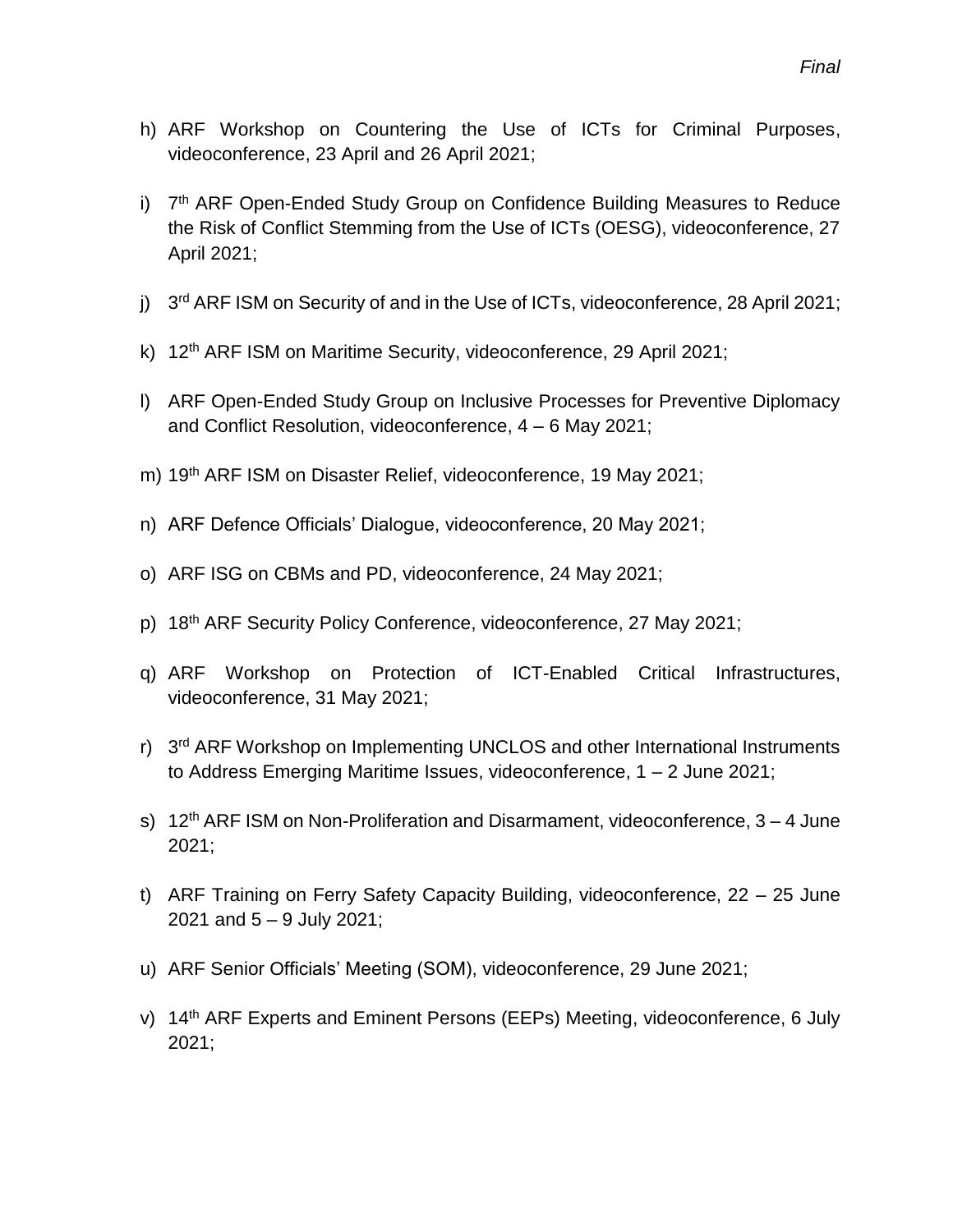- w) ARF Workshop on Preventing Terrorist Use of the Internet, videoconference, 7 July 2021; and
- x) ARF Enhancement Training on Urban Search and Rescue (USAR) Capacity Building and Comprehensive USAR Drill, videoconference, 15 – 24 July 2021.
- 25.The Meeting noted that due to the COVID-19 pandemic, 13 activities intended to be convened in the Inter-Sessional Year 2020-2021 were postponed and would be carried forward to the Inter-Sessional Year 2021-2022. The list of activities to be carried forward is as follows:
	- a) 8<sup>th</sup> ARF Peacekeeping Experts' Meeting, Co-Chaired by Indonesia, and Japan;
	- b) 3<sup>rd</sup> ARF Workshop on International Cooperation on Maritime Domain Awareness, Co-Chaired by the Philippines and Japan;
	- c) ARF International Ship and Port Facility Security Code Training Series and Manual, Co-Chaired by the Philippines, India, Papua New Guinea, and the United States;
	- d) ARF Seminar on Marine Debris Solid Waste Management and Scalable Solutions, Co-Chaired by Thailand, China, and the United States;
	- e) ARF Table-Top Exercise on Response Capabilities to Chemical, Biological, Radiological and Nuclear (CBRN) Incidents, Co-Chaired by the Philippines, the ROK, and the United States;
	- f) ARF Training on Developing Exercises to Counter CBRN Terrorism, Co-Chaired by the Philippines and the United States;
	- g) ARF Workshop Nuclear Non-Proliferation Safety and Security Standards and Peaceful Uses of Nuclear Technology, Co-Chaired by Viet Nam and the United States;
	- h) 3<sup>rd</sup> ARF Workshop on Urban Emergency Rescue, Co-Chaired by Lao PDR, Malaysia, and China;
	- i) ARF Symposium on Inclusive Processes for Preventive Diplomacy and Conflict Resolution, Co-Chaired by Singapore, the European Union, and the United States;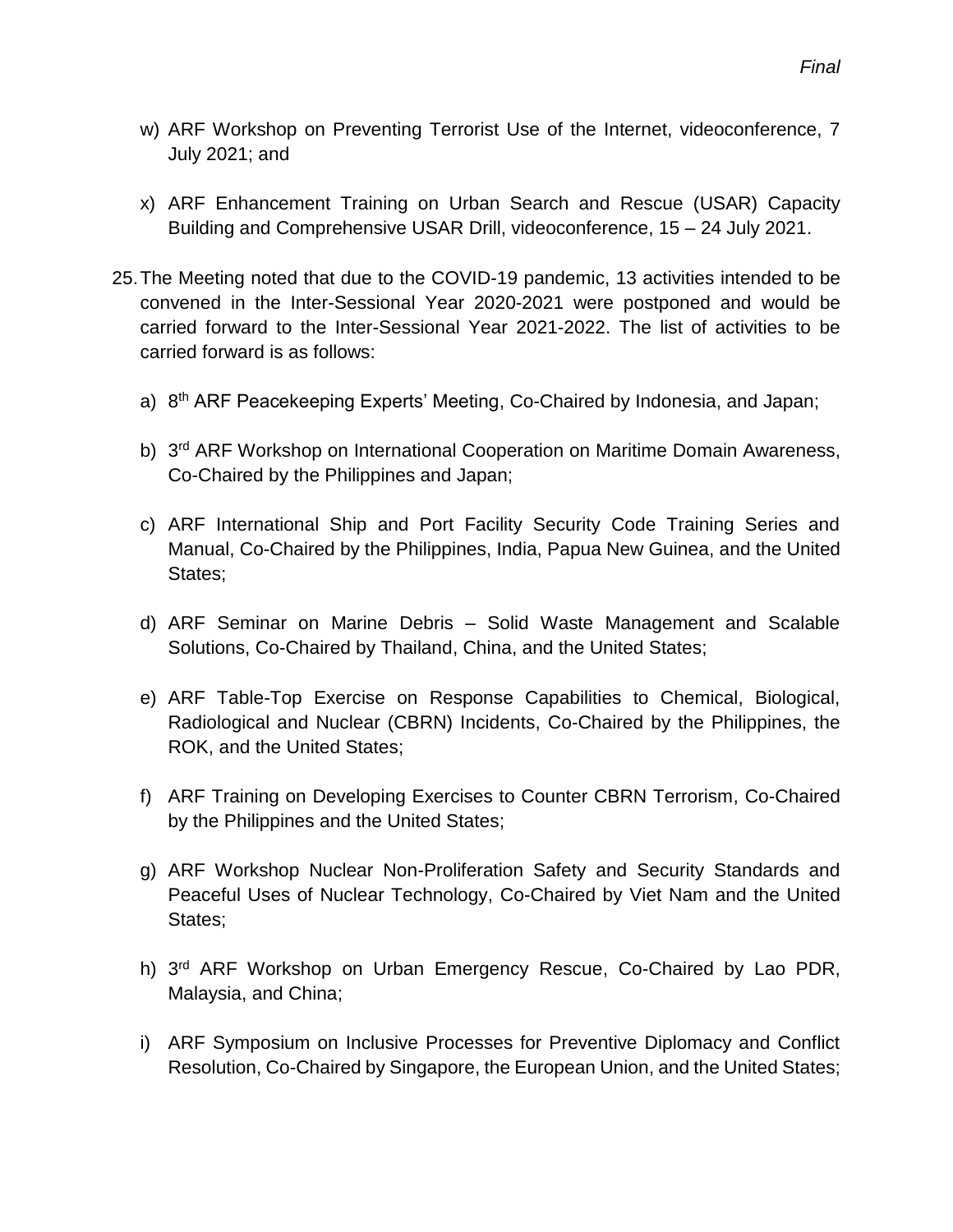- j) ARF Workshop series on Preventive Diplomacy and Conflict Mitigation part two: Study Tour, Co-Chaired by Indonesia, New Zealand and the United States;
- k) ARF Workshop series on Preventive Diplomacy and Conflict Mitigation part three: Simulation, Co-Chaired by Indonesia, New Zealand and the United States;
- l) ARF Workshop on Preventive Diplomacy for Sustaining Peace, Co-Chaired by Brunei Darussalam, Myanmar, Singapore, and China; and
- m) ARF Workshop on Health Security and Pandemic Response and Recovery Lessons Learned during the COVID-19 Pandemic, Co-Chaired by Viet Nam, Canada and the United States.

### **PROGRAMME OF WORK FOR THE NEXT INTER-SESSIONAL YEAR (2021-2022)**

- 26.The Meeting was pleased to welcome the following Chair and Co-Chairs:
	- a) Cambodia as Chair of the 29<sup>th</sup> ARF, ARF SOM and 19<sup>th</sup> ASPC;
	- b) Cambodia and China as Co-Chairs of the ARF ISG on CBMs and PD, and ARF DOD for the Inter-Sessional Year 2021-2022;
	- c) Indonesia, Australia and the ROK as Co-Chairs of the ARF ISM on ICTs Security for the Inter-Sessional Year 2021-2022;
	- d) Indonesia, India and the United States as Co-Chairs of the ARF ISM on Maritime Security for the Inter-Sessional Year 2021-2022;
	- e) Thailand, Sri Lanka and the United States as Co-Chairs of the ARF ISM on NPD for the period of 2022-2024;
	- f) Brunei Darussalam and China as Co-Chairs of the  $15<sup>th</sup>$  ARF EEPs; and
	- g) Malaysia and Pakistan as Co-Chairs of the 24<sup>th</sup> ARF Heads of Defence Universities/Colleges/Institutions Meeting (HDUCIM).
- 27.Taking into account the disruptive effects of the COVID-19 pandemic to the work of the ARF, the Meeting welcomed Lao PDR, Canada and China's proposal for extension of their Co-Chairmanship of the ARF ISM on DR to 2022, which represent the Co-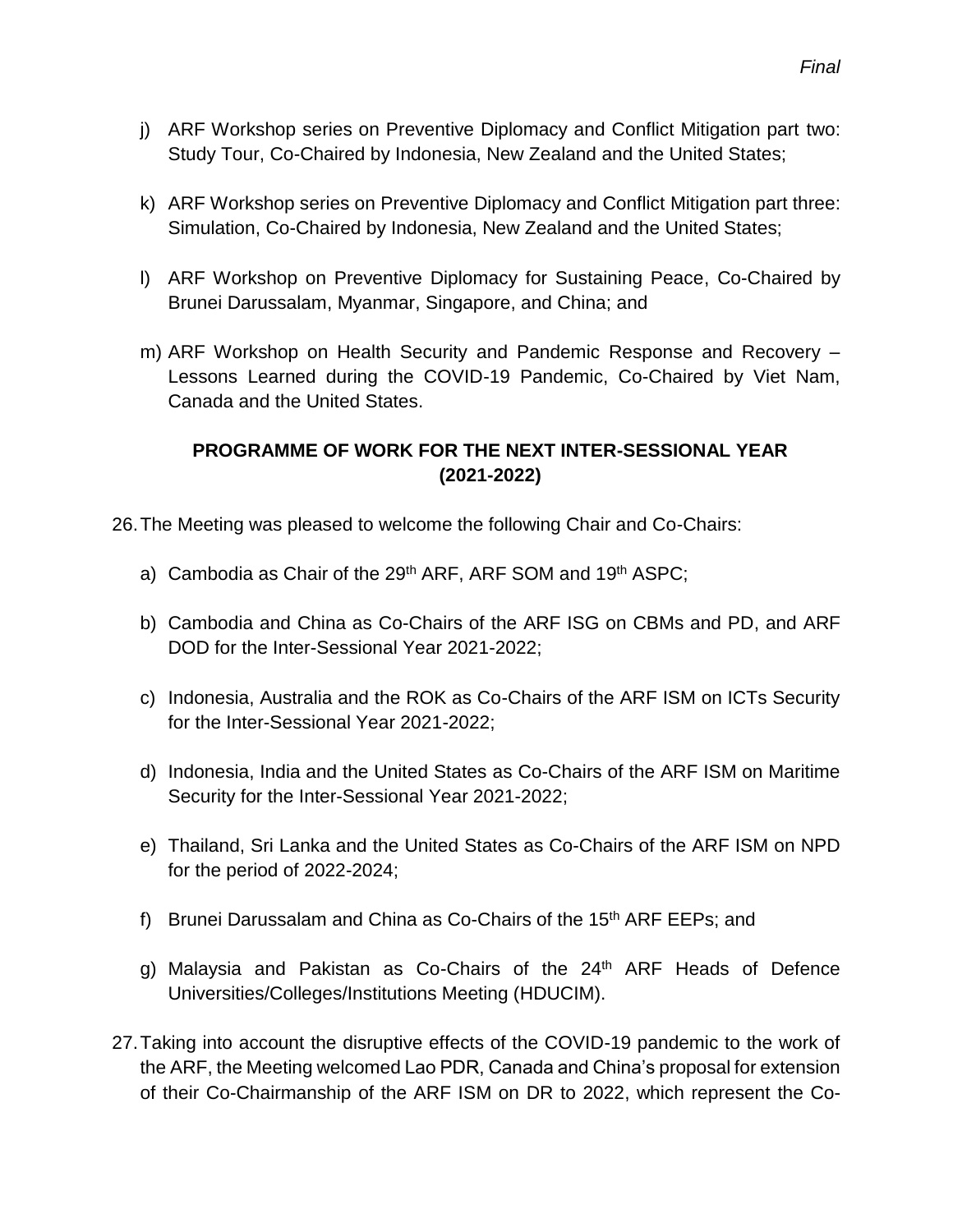Chairs' strong commitment to the ARF. The Meeting took note of the proposal from Malaysia, the EU, and New Zealand as the current Co-Chairs of the ARF ISM on CTTC, to extend the co-chairmanship of the ISM on CTTC to 2023 and that a decision on extending the term would be made in the Inter-Sessional Year 2021-2022.

- 28.Acknowledging the various expressions of interest in co-chairmanship of the ARF ISM on ICTs Security and ARF ISM on Maritime Security, the Meeting noted the need to explore creative solutions to ensure continuation of cooperation in these areas. In this regard, the Meeting approved the rotational arrangements for the co-chairmanship of the ARF ISM on ICTs Security by Indonesia, Australia, the ROK and Russia for the period of 2022-2024, and the ARF ISM on Maritime Security by Indonesia, India, the United States, Cambodia and China for the period of 2022-2026. Underlining the unprecedented nature of such arrangements, the Meeting agreed that such arrangements could only be applied in this instance and should not be replicated nor set a new precedent in the ARF.
- 29.The Meeting noted the continued use of the Guide to ARF Processes, Procedures, Practices and Protocol, which was approved by the 53<sup>rd</sup> ASEAN Foreign Ministers' Meeting (AMM) in 2020, as a basic guideline, in which all ARF activities shall be conducted in a consistent and standardised manner, wherein the role of ASEAN as the primary driving force is further reinforced. The Meeting approved the List of ARF Track 1 Activities for the Inter-Sessional Year 2021-2022 which appears as **ANNEX 12.**
- 30.In an effort to further contribute to the strengthening of cooperation to address the continuously evolving regional security challenges, the Meeting adopted the Joint Statement on Promoting the Youth, Peace and Security Agenda at the ARF, which appears as **ANNEX 13**.

#### **FUTURE DIRECTION OF THE ARF PROCESS**

31.The Meeting highlighted the key role of the HPOA II in paving the way forward for the ARF to become a more 'action-oriented' forum at a pace comfortable to all. In view of strengthening the work of the ARF and taking into consideration the period of implementation, the Meeting encouraged stronger commitment of ARF Participants to implement the action lines of the HPOA II. The Meeting noted that the implementation of the HPOA II should be reported annually to the Meeting through the ARF SOM for evaluation and review. To this end, the Meeting tasked the ARF Unit of the ASEAN Secretariat to continue assisting the ARF Chair in recording the implementation of the